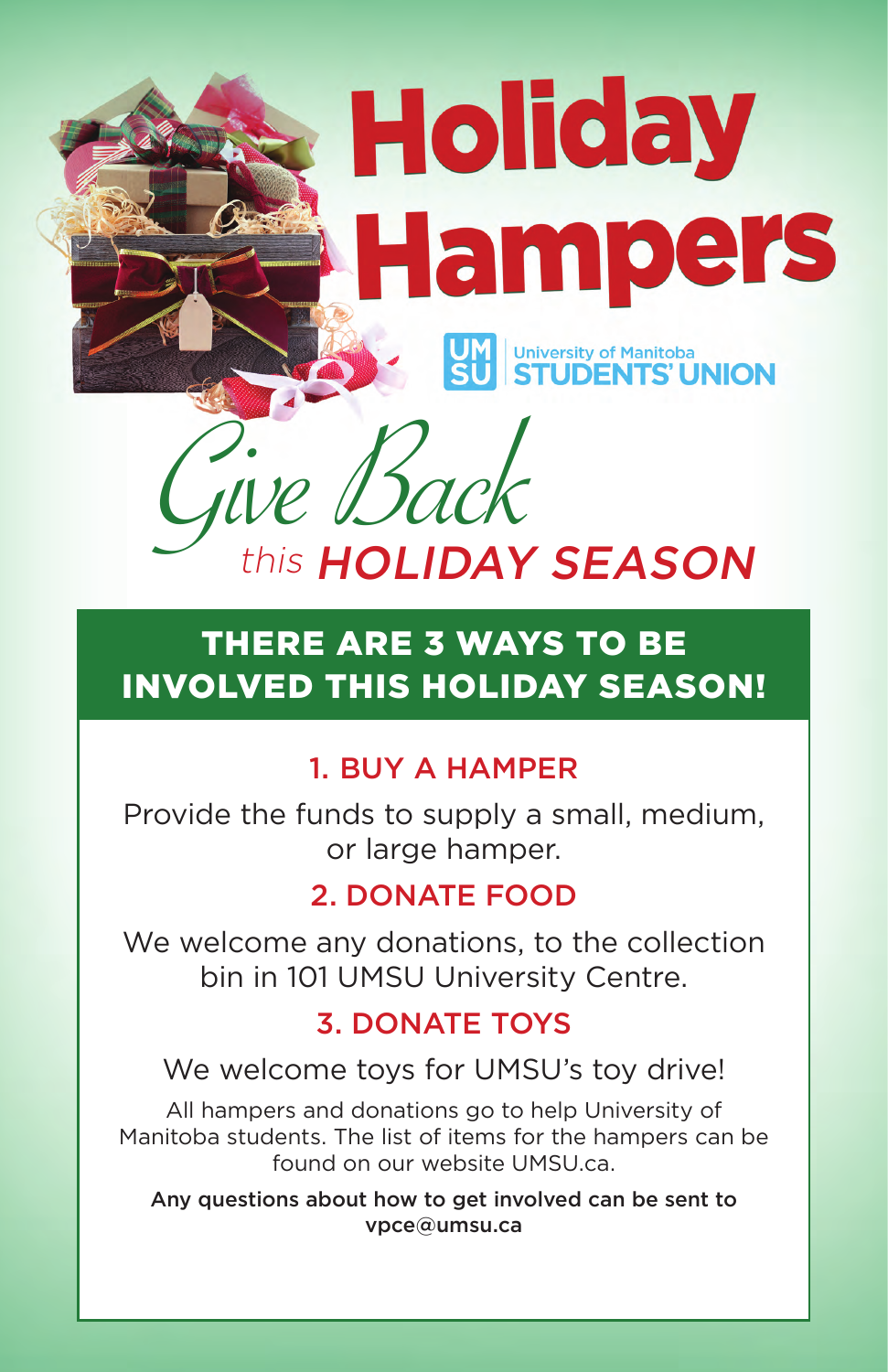# Holiday Hampers University of Manitoba<br>**STUDENTS' UNION**

### GET INVOLVED! - HAMPER DETAILS

### 1. BUY A HAMPER

Provide the funds to supply a small, medium, or large hamper. UMSU will compile the items and coordinate delivery to recipients!

> Small Hamper: \$200 Medium Hamper: \$350 Large Hamper: \$500

#### **OR**

Help collect financial donations through various means. Ex. bake sale & socials from students within your faculty or constituency.

Have a donation station in your faculty to collect toys for UMSU's toy drive! We will gladly also accept wrapping paper or gift wrapping supplies!

### 2. DONATE FOOD

Have a donation station in your faculty to collect items for a hamper. UMSU will provide a list of items.

Bring your donations to UMSU Council Chambers on December 5 & 6. After the collection period UMSU will compile the items into a complete hamper and coordinate delivery to the recipients.

### 3. DONATE TOYS

Feel free to email vpce@umsu.ca for more information, or to volunteer your council/group!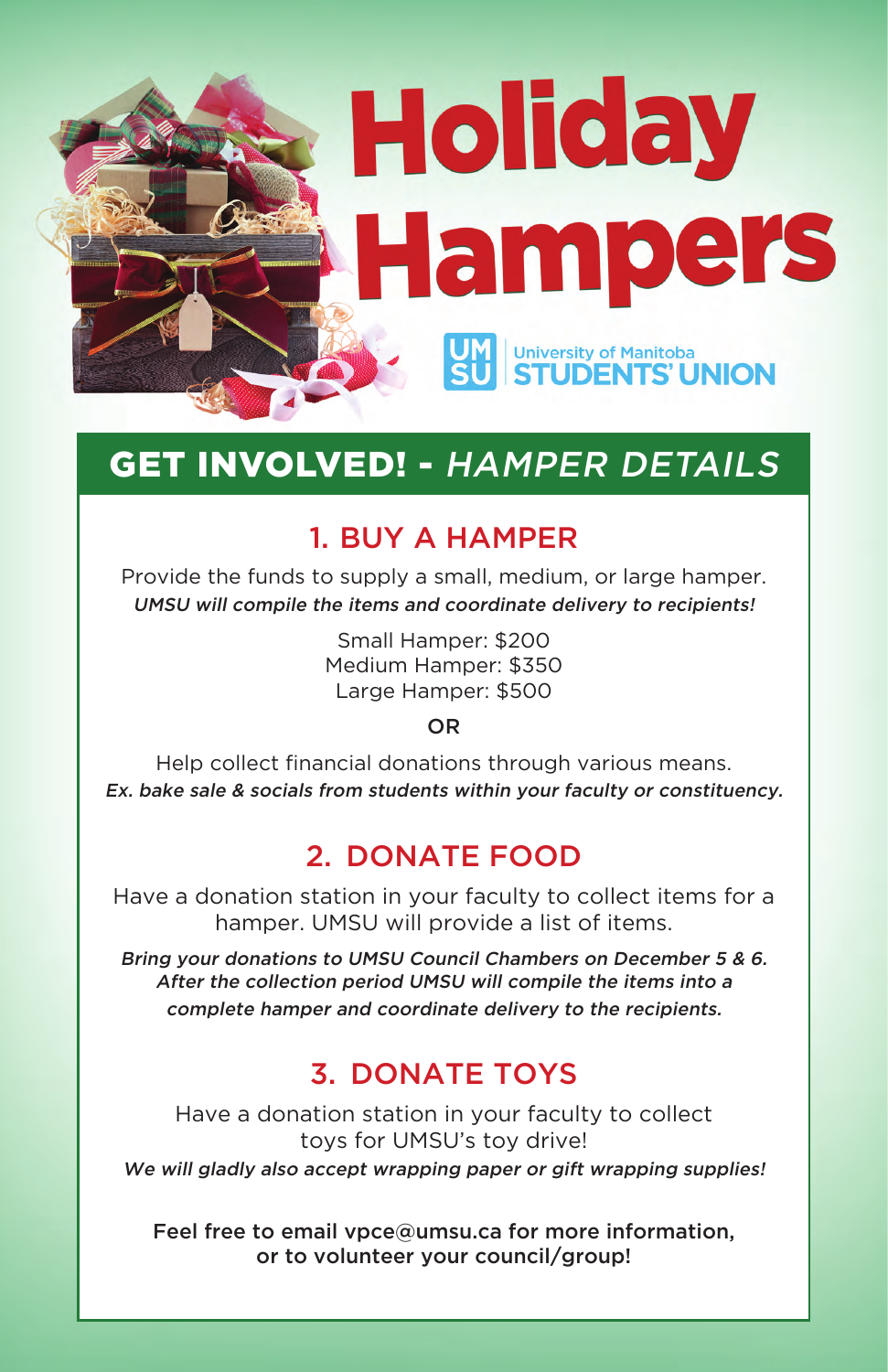How to get involved:

### BUY A HAMPER

Provide the funds to supply a small, medium, or large hamper. UMSU will compile the items and coordinate delivery to recipients!

> Small Hamper: \$200 Medium Hamper: \$350 Large Hamper: \$500

All sponsors will be thanked in at least 1 Social Media post for their contributions to the program.

All hampers and donations go to help University of Manitoba students. The list of items for the hampers can be found on our website UMSU.ca.

If you are interested in sponsoring a hamper this holiday season or have questions they can be sent to vpce@umsu.ca.

### THE UMSU HOLIDAY PROGRAM IS A GREAT WAY TO GIVE BACK THIS HOLIDAY SEASON!

# Holiday Hampers University of Manitoba<br>STUDENTS' UNION

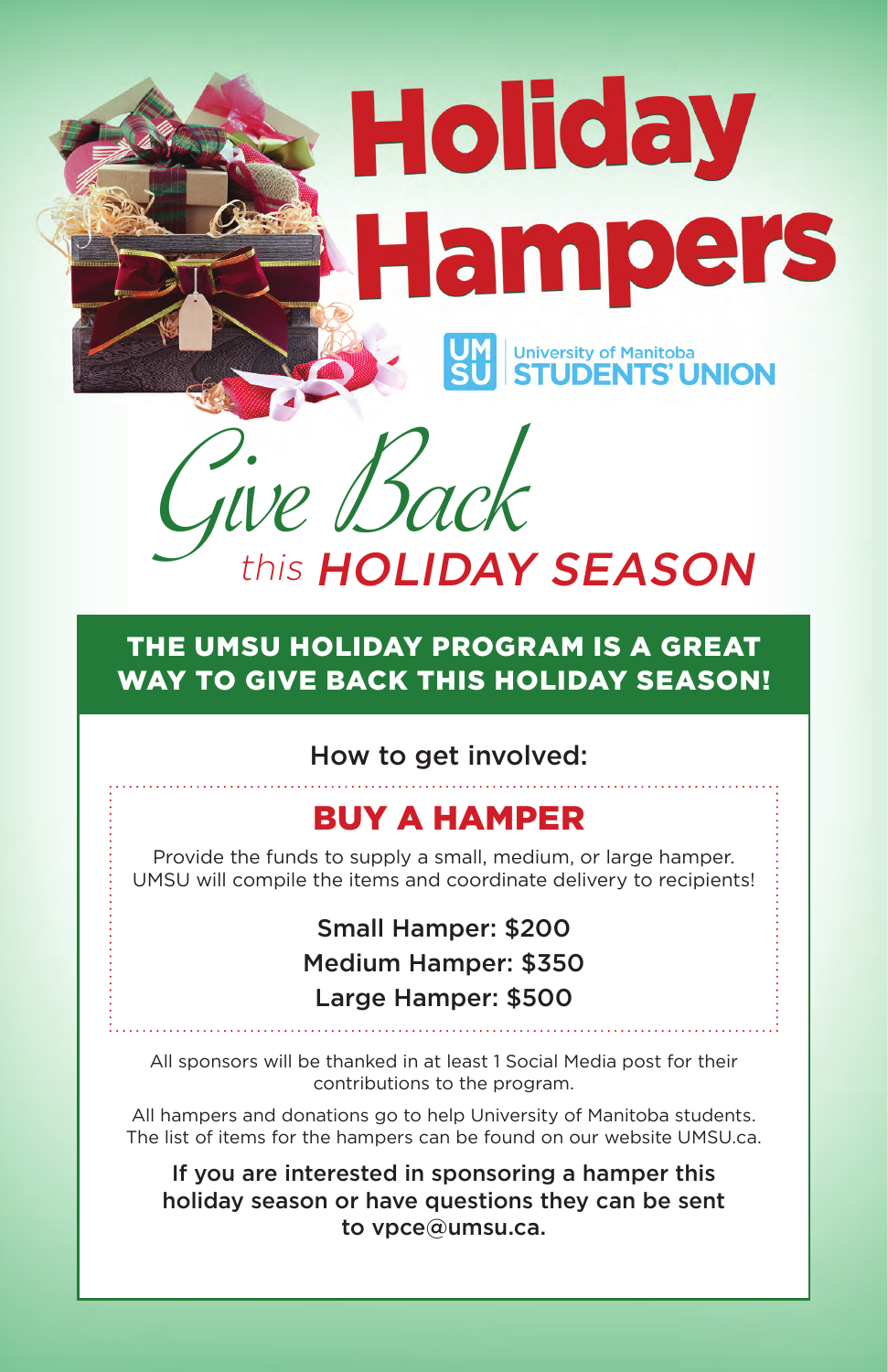| <b>ITEM</b>                                      | <b>SMALL</b>   | <b>MEDIUM</b>  | <b>LARGE</b>   |
|--------------------------------------------------|----------------|----------------|----------------|
| Juice 1 Litre (100% Fruit)                       | $1 - 2$        | 3              | 5              |
| Cans of Soup (Vegetarian)                        | 2              | 3              | 5              |
| Cans of Vegetables (including tomatoes)          | $1 - 2$        | 3              | 4              |
| Jelly Powder                                     | 1 pkg          | 2              | 3 pkg          |
| Cans of Fruit (packed in own juice)              | $1 - 2$        | 3              | 4              |
| Macaroni & Cheese                                | $1-2$ pkg      | $\overline{3}$ | 5 pkg          |
| Pasta - Whole Grain (eq. Spaghetti, rotini etc.) |                | 3              | 4              |
| Spaghetti Sauce                                  |                | $\overline{2}$ | $\overline{3}$ |
| Rice (Brown, converted or parboiled)             | 1 pkg          | 2              | $\overline{3}$ |
| Oatmeal (non-sweetened)                          | 1 pkg          | 2              | 3              |
| Canned Tuna (packed in water)                    | $\overline{2}$ | 3              | 4              |
| Peanut Butter                                    |                | 2              | 3              |
| <b>Beans and Tomato Sauce</b>                    |                | 2              | 4              |
| Pancake Mix                                      |                |                | $\overline{2}$ |
| Syrup                                            |                |                |                |
| <b>Stuffing</b>                                  | 1 pkg          |                | 2 pkg          |
| Jam                                              |                |                | 2              |
| Cookies                                          | 1 pkg          |                | 2 pkg          |
| Cake Mix                                         |                |                | $\overline{2}$ |
| Icing Sugar                                      |                |                | $\overline{2}$ |
| <b>Gravy Mix</b>                                 |                | 2              | 3              |
| <b>Cranberry Sauce</b>                           | can            |                | 2 cans         |
| Sugar                                            | 1 kg           | $\overline{2}$ | 4 kg           |
| Tea                                              | 1 pkg          |                | 2 pkg          |
| Crackers                                         | 1              | 2              | $\overline{3}$ |
| <b>Granola Bars</b>                              | 1 pkg          | 2 pkg          | 3 pkg          |
| Chicken                                          | 5 lbs          |                |                |
| Turkey                                           |                | 10-13 lbs      | 10-13 lbs      |
| Potatoes                                         | $2-5$ lbs      | 7 lbs          | 10 lbs         |

#### SUGGESTED ADDITIONS & ALTERNATIVES

Oil, Canned Chili/Stew, Flour, Baby Food, Cereal, Coffee, Cleaning Products

# Holiday Hampers **UM**<br>SU University of Manitoba<br>**STUDENTS' UNION**

### Packing List for Holiday Hampers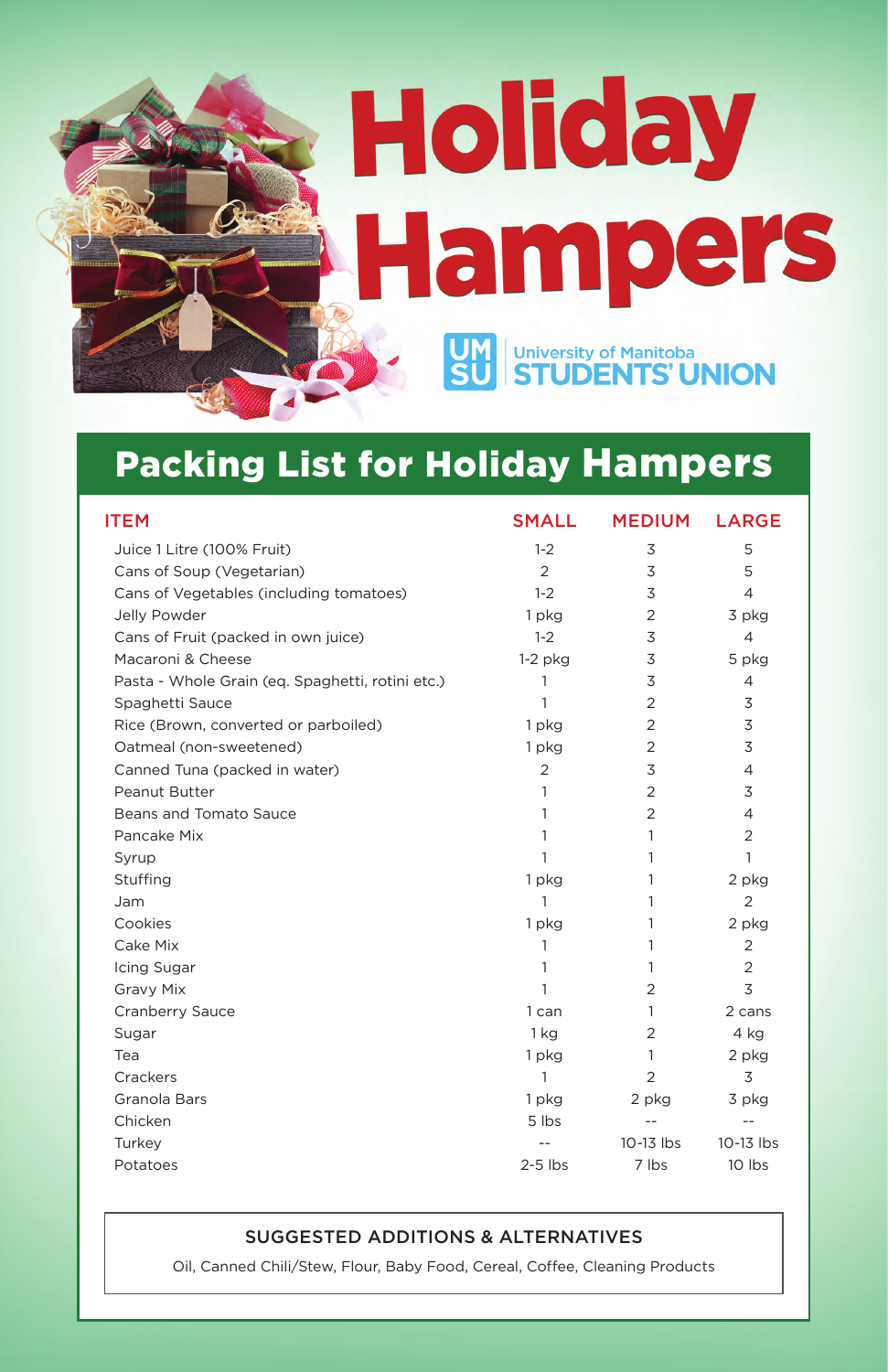- Juice 1 Litre (100% Fruit)
- Cans of Soup (Vegetarian)
- Cans of Vegetables (including tomatoes) Cookies
- Jelly Powder
- Cans of Fruit (packed in juice) Icing Sugar
- Macaroni & Cheese
- Whole Grain Pasta (Spaghetti, rotini etc.) Cranberry Sauce
- Spaghetti Sauce
- Oatmeal (non-sweetened)
- Canned Tuna (packed in water)
- Beans and Tomato Sauce
- Pancake Mix
- Syrup

- Rice (Brown, converted or parboiled)
- Peanut Butter
- Jam
- Sugar
- Flour
- Baby Food
- Cleaning Products
- Stuffing
- Jam
- 
- Cake Mix
- 
- Gravy Mix
- 
- Tea
- Crackers
- Granola Bars
- Canned Chili/Stew
- Oil

# Holiday Hampers University of Manitoba<br>**STUDENTS' UNION**

### HAMPER CONTEST PACKING LIST

### ....................... ITEM = 2 POINTS ...................

### ITEM = 5 POINTS

- Coffee
- Shampoo
- Conditioner
- Soap
- Tooth Paste
- Cereal
- Toys